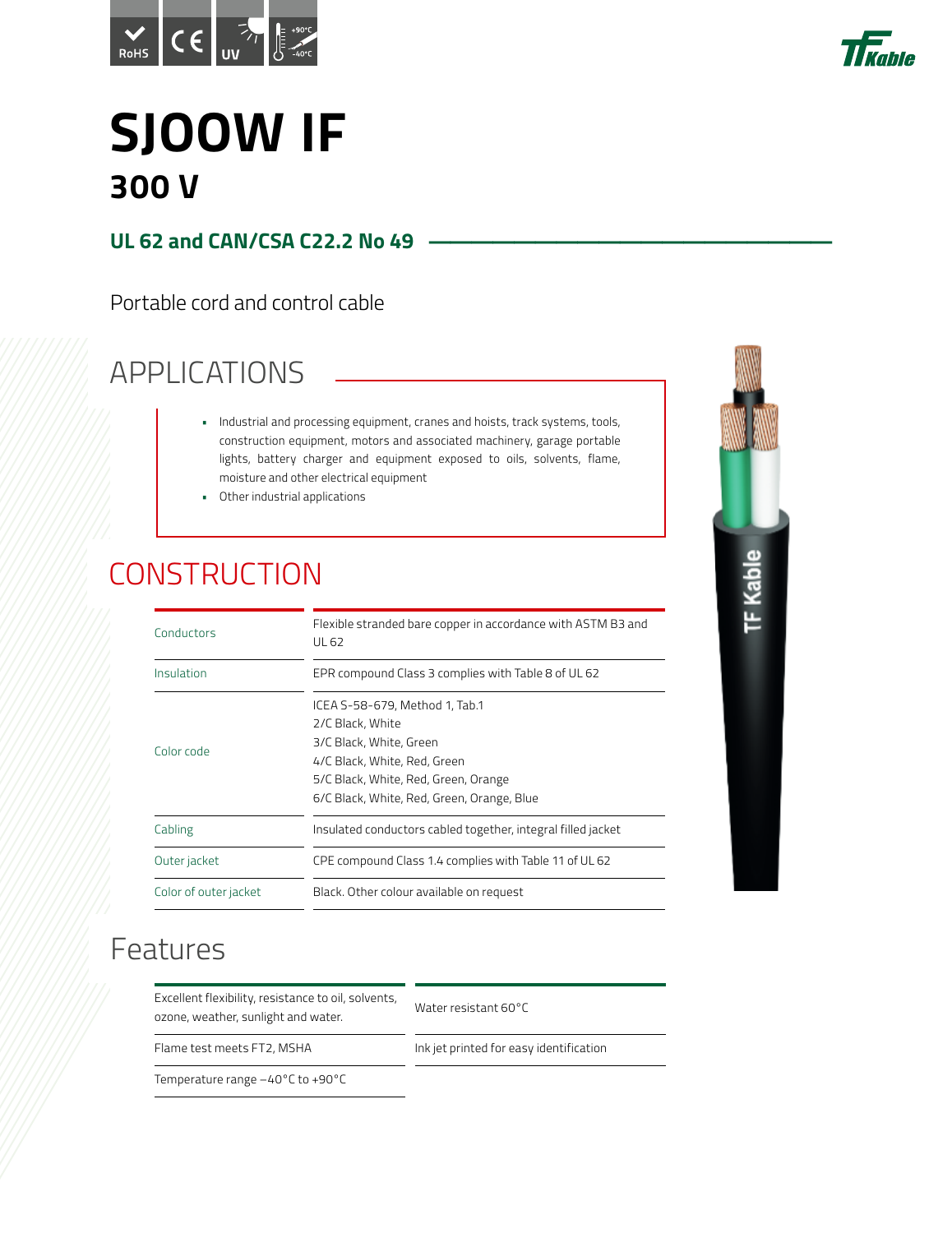

# **SJOOW IF**

Minimum bending radius: For cable diameter D (mm)

|                        | $D \leq 8$ | $8 < D \le 12$ | $12 < D \le 20$ |
|------------------------|------------|----------------|-----------------|
| For fixed installation | 3 D        | 3 D            | 4 D             |
| For mobile             | 5 D        | 5 D            | 6 D             |

### Approvals

| UL:   | E123366 (CPE)                  |  |  |  |  |  |
|-------|--------------------------------|--|--|--|--|--|
| CSA:  | 1534535 (LL 103932) (CPE), FT2 |  |  |  |  |  |
| MSHA: | P-7K-254013 (CPE)              |  |  |  |  |  |
|       |                                |  |  |  |  |  |

Standard length cable packing 250, 500 or 1000 ft on drums. Other forms of packing and delivery are available on request

| Part<br>Number | <b>AWG</b><br>size | No. of<br>conductor | Conductor<br>strand |    | Nominal<br>insulation<br>thickness |      | <b>Nominal</b><br>jacket<br>thickness |      | Nominal<br>overall<br>diameter |      | Weight     | Ampacity<br>at $30^{\circ}$ C<br>in air |
|----------------|--------------------|---------------------|---------------------|----|------------------------------------|------|---------------------------------------|------|--------------------------------|------|------------|-----------------------------------------|
|                |                    |                     |                     |    | <b>Inches</b>                      | mm   | Inches                                | mm   | Inches                         | mm   | lbs/1000ft | A                                       |
| SJ00W18-2      |                    | 2                   | 16/                 | 30 | 0.030                              | 0.76 | 0.030                                 | 0.76 | 0.288                          | 7.3  | 50         | 10                                      |
| SJ00W18-3      |                    | 3                   | 16/                 | 30 | 0.030                              | 0.76 | 0.030                                 | 0.76 | 0.30                           | 7.8  | 60         | 10                                      |
| SJ00W18-4      | 18                 | 4                   | 16/                 | 30 | 0.030                              | 0.76 | 0.030                                 | 0.76 | 0.33                           | 8.4  | 71         | $\overline{7}$                          |
| SJ00W18-5      |                    | 5                   | 16/                 | 30 | 0.030                              | 0.76 | 0.030                                 | 0.76 | 0.35                           | 8.8  | 78         | 5.6                                     |
| SI00W18-6      |                    | 6                   | 16/                 | 30 | 0.030                              | 0.76 | 0.030                                 | 0.76 | 0.35                           | 9.8  | 96         | 5.6                                     |
| SJ00W16-2      |                    | $\overline{2}$      | 26/                 | 30 | 0.030                              | 0.76 | 0.030                                 | 0.76 | 0.31                           | 7.9  | 53         | 13                                      |
| SJ00W16-3      |                    | 3                   | 26/                 | 30 | 0.030                              | 0.76 | 0.030                                 | 0.76 | 0.33                           | 8.4  | 66         | 13                                      |
| SJ00W16-4      | 16                 | 4                   | 26/                 | 30 | 0.030                              | 0.76 | 0.030                                 | 0.76 | 0.36                           | 9.1  | 83         | 10                                      |
| SJ00W16-5      |                    | 5                   | 26/                 | 30 | 0.030                              | 0.76 | 0.030                                 | 0.76 | 0.39                           | 10.0 | 103        | 8                                       |
| SI00W14-2      |                    | 2                   | 41/                 | 30 | 0.030                              | 0.76 | 0.030                                 | 0.76 | 0.34                           | 8.7  | 80         | 18                                      |
| SJ00W14-3      |                    | 3                   | 41/                 | 30 | 0.030                              | 0.76 | 0.030                                 | 0.76 | 0.36                           | 9.2  | 88         | 18                                      |
| SJ00W14-4      | 14                 | 4                   | 41/                 | 30 | 0.030                              | 0.76 | 0.030                                 | 0.76 | 0.40                           | 10.1 | 110        | 15                                      |
| SI00W14-5      |                    | 5                   | 41/                 | 30 | 0.030                              | 0.76 | 0.030                                 | 0.76 | 0.44                           | 11.1 | 137        | 12                                      |